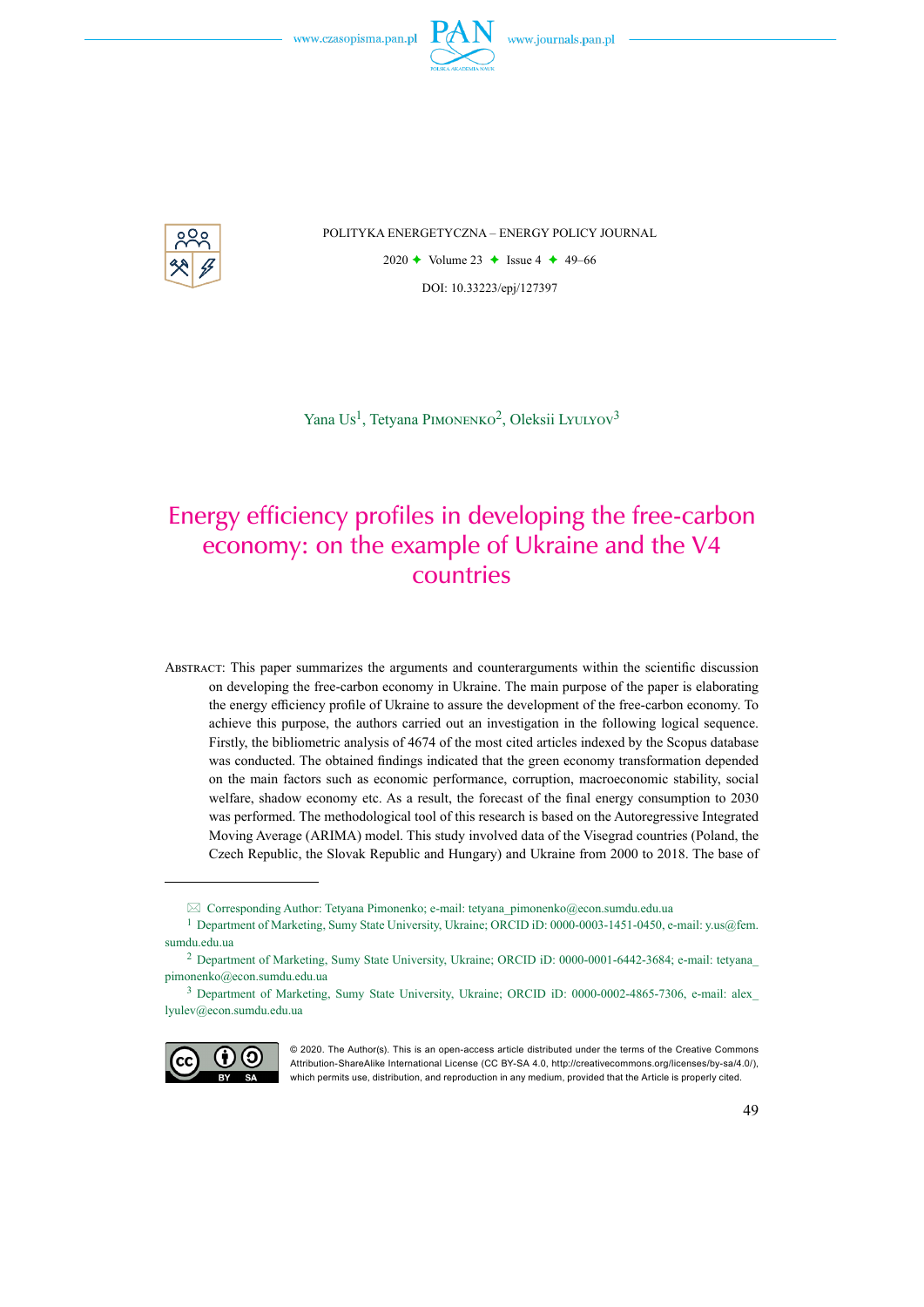

data is Eurostat, the EU statistical service. Based on the obtained results of analyzing the green economic transformation in the Visegrad countries and Ukraine, the authors intimated the existence of the significant energy-efficient gap in Ukraine compared to the analyzed countries. In reliance on the experience of the Visegrad countries and the forecast results, the authors provided the main recommendations for providing the green transforming in Ukraine. The authors highlighted that the obtained results of this paper were considered to be the base for future investigations considering the influence of endogenous and exogenous factors on developing the free-carbon economy in Ukraine.

KEYWORDS: ARIMA, energy-efficiency, EU Green Deal, green economic transition

## Introduction

In the view of the hardly controlled climate changes, it is generally accepted the definite necessity of establishing international cooperation for green energy transformation. Thus, in December 2019, the European Commission presented the new strategy "European Green Deal" (EGD) aimed at gaining the carbon-free economic development by 2050. It should be noted that implementing the EGD would be the powerful trigger for accelerating the green energy development influencing on all industrial branches of EU members and its partners, especially, potential candidates.

According to the above, Ukraine as a Party of the EU Energy Community Treaty, has faced both challenges and significant opportunities in the energy sector. Thus, the Ukrainian government announced the concept entitled the "Ukrainian Green Deal" to ensure the energy independence in the view of sustainable, predictable and accessible energy production and consumption as well as the depletion of greenhouse gas emission to the climate-neutral level of the economy by 2070. In the frame of this concept, the energy-efficiency and renewable energy sources are considered to be the main vectors of Ukrainian green energy transformation. Moreover, it is necessary to build the energy efficiency profile considering the implemented Agreements, gained goals, as well as real flops and its reasons. It would result in transforming the current climate and energy Ukrainian policy to the European Green Deal and gain long-term efficiency based on the multifactorial economic and mathematic modelling the future scenarios of developing the Ukrainian free-carbon economy.

It is worth emphasizing that Ukraine is presently implementing several Energy Directives of the European Parliament and the Council: Directive 2006/32/EU of 5 April 2006 on energy end-use efficiency and energy services; Directive 2010/31/EU of 19 May 2010 on the energy performance of buildings; Directive 2010/30/EU of 19 May 2010 on the indication by labelling and standard product information of the consumption of energy and other resources by energy--related products. In turn, in 2017, the primary energy intensity of the GDP per capita decreased by more than 46% compared to 2000. However, there was a significant energy-efficient gap between the Visegrad countries (V4) and Ukraine – by 2.8 times compared to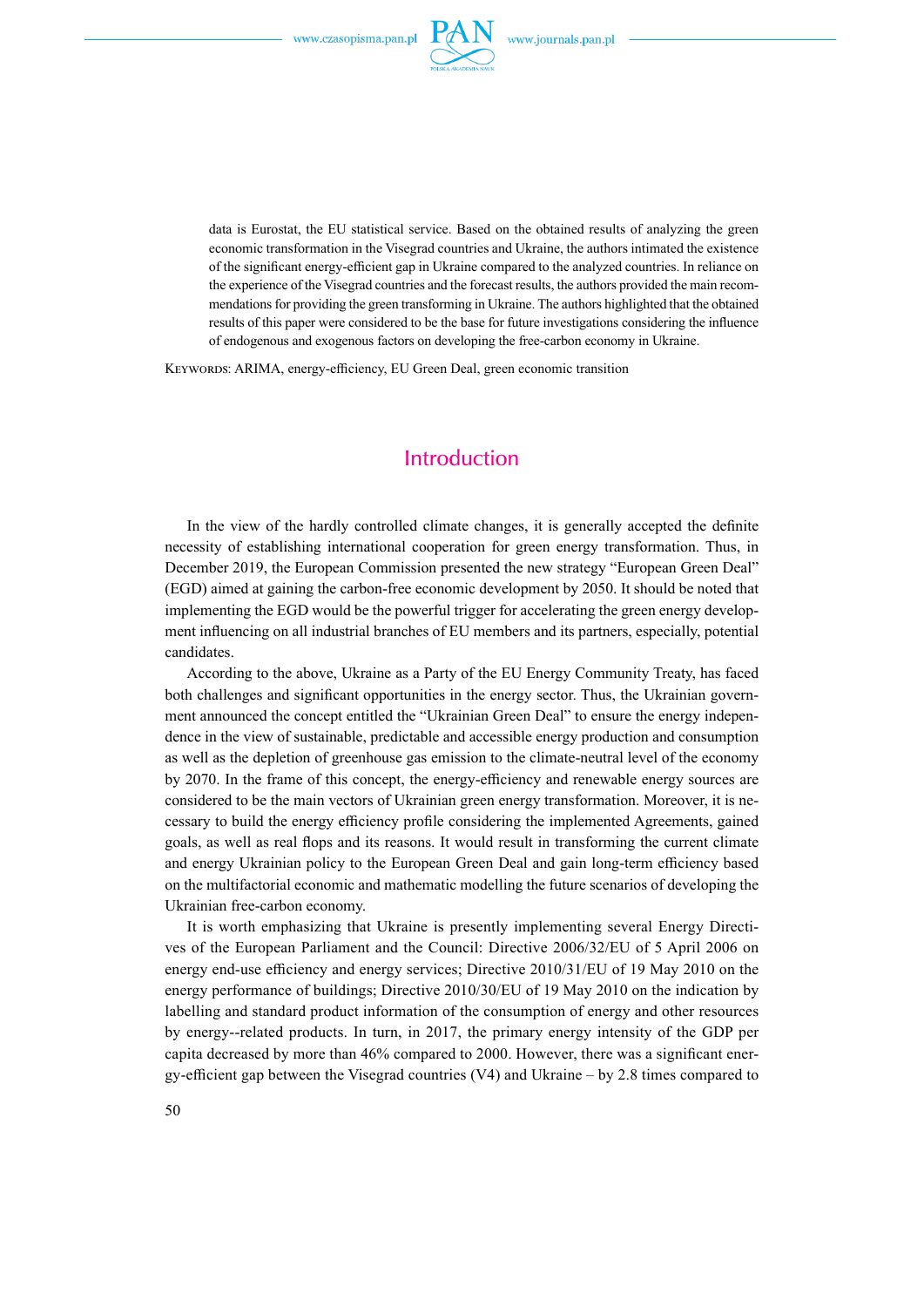

the mean value of V4 (Fig. 1). Moreover, the sharp decline of the energy intensity of GDP per capita was caused not just by the proper government policy, but also the features of methodology for GDP calculation, efficient external market conditions, the demographic situation, etc. In turn, as a result of the decreasing energy-efficiency and energy-savings, economic growth, the satisfaction of the society needs and competitiveness of national economy became priorities in the energy policy.



Source: compiled by the authors based on data from (IEA 2020)

Notably, Ukraine has become the Contracting Party to the Agreement on Establishing the Energy Community Treaty on 1 February 2011. As a result, by 2020 the first Ukrainian National Energy Efficiency Action Plan set the national indicative energy-saving goas for 2015–  $-2020$  as follows: in 2017 – energy-saving by 5% (3612K toe) from the average performance of final internal energy consumption for 2005–2009; in 2020 – by 9% (6501K toe). Herewith, for the EU countries, the goals provide decreasing energy consumption by 20% or more by 2020.

According to Figure 2, the volume of final energy consumption in 2018 decreased by 33% compared to 2000, while compared to  $2015 - by 0.19%$ . In turn, in 2014 the final energy consumption decreased by 11.7% compared to the previous year. Though, it should be emphasized that data for 2014–2018 didn't include information from the temporarily occupied territories. Figure 2 demonstrates that Ukraine wouldn't be able to gain the established goal of decreasing the final energy consumption to 9% in 2020. As a result, it is necessary to attract the considerable financial resources into the energy sector from international financial institutions, the business sector, municipal budgets as well as the Energy Efficiency Fund; to develop the partnerships between the government and business sector in the field of energy efficiency; to promote the implementation of energy-efficient projects etc.

Rys. 1. Energochłonność pierwotna PKB per capita na Ukrainie i w krajach V4 w latach 2000–2017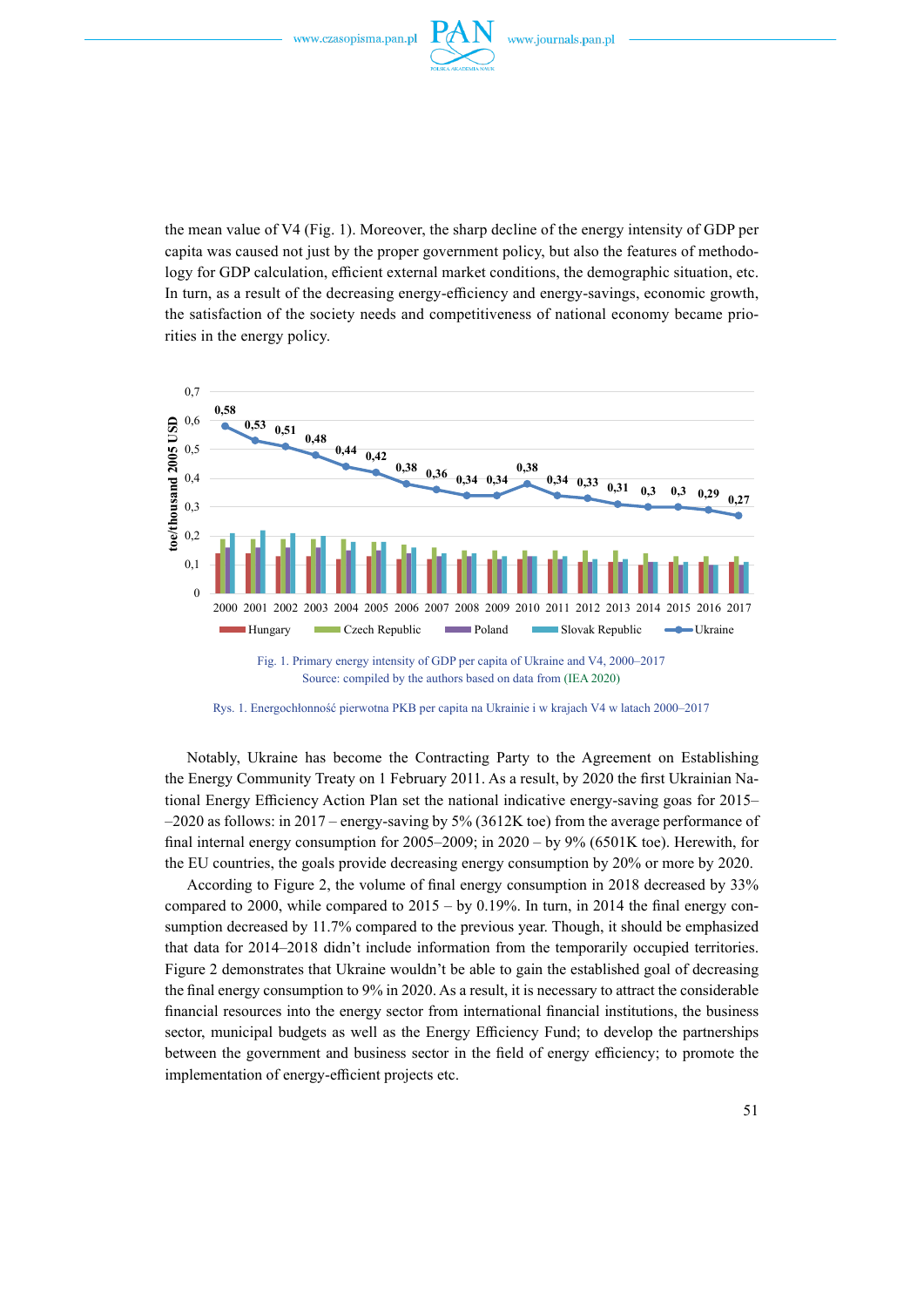





Notably, the slightly increasing volume of final energy consumption from 2000 to 2007 could be associated with vigorous GDP growth (Fig. 3). Although the fast-growing sector of trade, services and financial industry resulted in GDP growth, production modernization allowed for the level of energy consumption to be decreased. On the contrary, for 2007–2009 the lowering of final energy was caused by the world financial crises, which influenced the commodity output of the primary export-oriented industries such as the chemical, engineering and metal industries that had an impact on extractive and electrical energy industries. Furthermore, since 2010 the tendency of final energy consumption had a downward sloping trend due to reforming the energy sector.



Fig. 3. GDP per capita in Ukraine Source: compiled by the authors based on data from (World Bank 2020)



According to the above, an energy-efficiency gap between Ukraine and V4 countries was present. However, the intentions to achieve the free-carbon economy by 2070 is causing Ukraine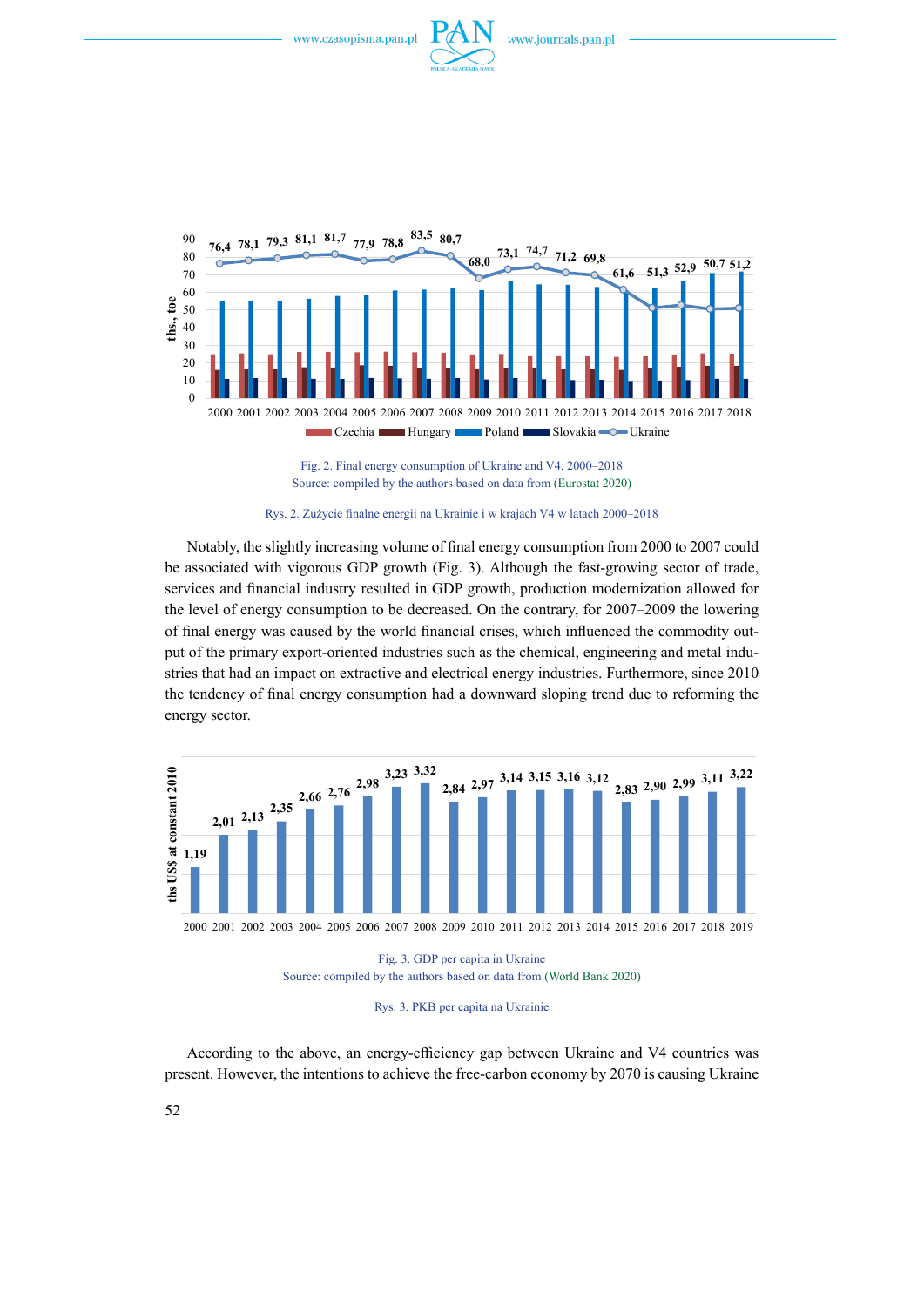

to investigate the effective mechanisms and implement the best practice of the EU countries to boost energy-efficiency development. Therefore, this article aims at elaborating the energy efficiency profile of Ukraine, comparing it to V4 countries, to provide the development of the freecarbon economy.

### 1. Literature review

The systematization of presented in the Scopus database literary background devoted to exploring the energy-efficient gaps indicated the rapidly growing tendency of publication activity since 2011 (Fig. 4). Furthermore, as a result of committing to the Paris Climate Agreement by nearly 200 countries in 2015, the number of publications boosted by more than 36% compared to the previous year.



Fig. 4. The dynamic of publication activity on energy-efficient gaps, 2000–2019 Source: developed by the authors based on (Scopus 2020)

Rys. 4. Dynamika działalności wydawniczej dotyczącej luk w efektywności energetycznej w latach 2000–2019

The summary of scientific gaining in exploring the carbon-free economic development demonstrated a considerable amount of comprehensive investigating the energy-efficient aspects. Herewith, the authors of the study (Zhang et al. 2017) indicated an enormous level of carbon emissions caused by the industrial sector. Thus, in the frame of this paper, the retrospective investigation of the carbon intensity of the economy, R&D and investments were provided to determine the most impactful factor in gaining the green targets while implementing existing policies. In turn, in the frame of the article (Ayres et al. 2013), the authors gathered the arguments and counterarguments about the role of the energy factor in boosting economic growth. For the comprehensive analysis of publications on the energy efficiency aspects, different thematic directions of the scientific background were considered. The researchers of scientific papers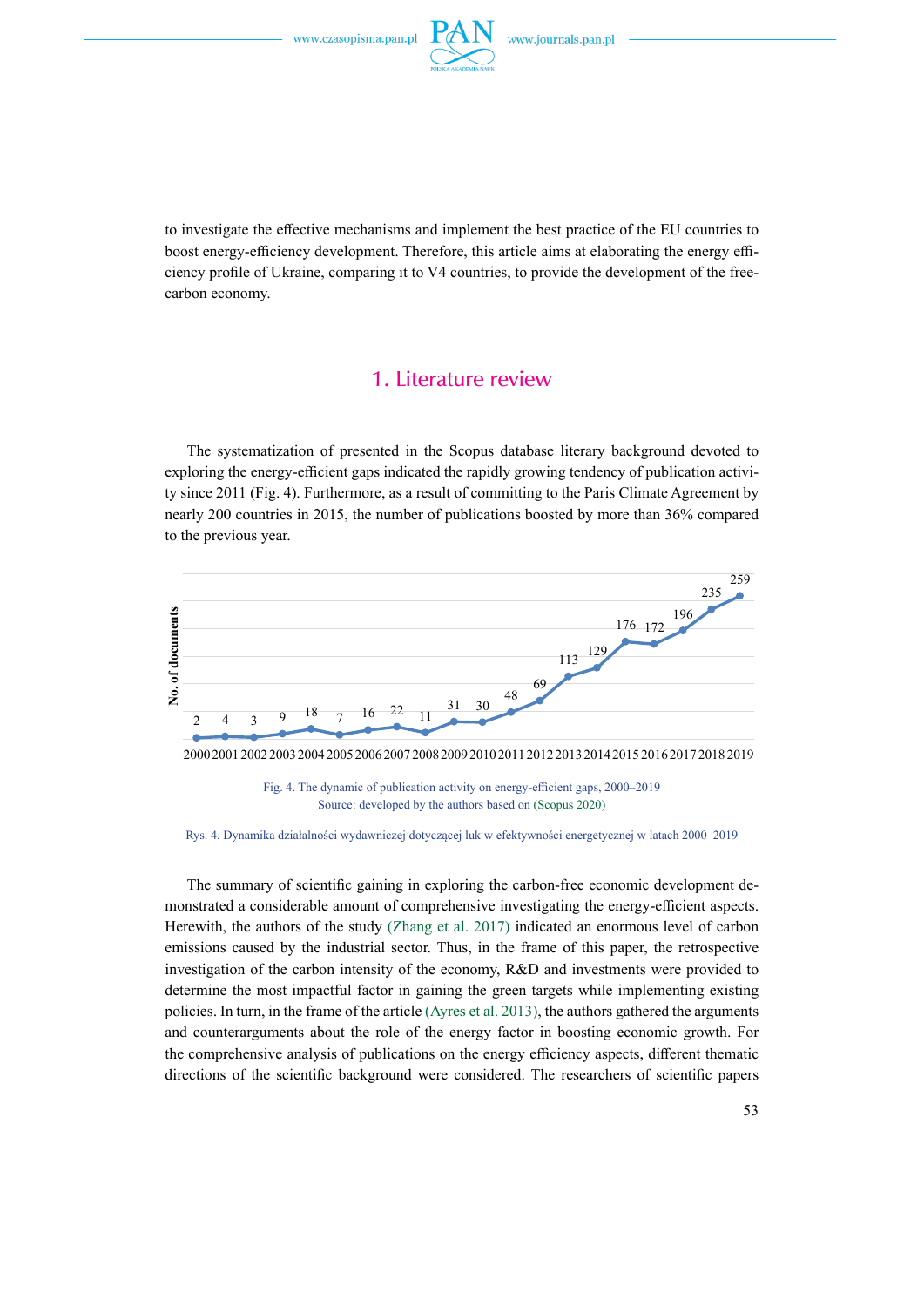

(Bataille and Melton 2017; Bilan et al. 2019a; Lyeonov et al. 2019; Sotnyk et al. 2020) tested the impact of renewable energy development and the amount of carbon emissions on the gross domestic product as a measure of economic growth. The authors indicated the importance of active implementation of renewable energy sources which allowed for the decrease of emissions to eliminate the negative anthropogenic impact on the environment.

Furthermore, the causal relationship between reducing greenhouse gas emissions and improving the economic performance was investigated by Italian researchers in the study (Costantini and Martini 2010). The scientist of the studies (Chygryn et al. 2018; Sotnyk et al. 2013) considered the EU experience in gaining targets in reducing carbon emissions. There was an indication that the existing stereotypes in the inefficiency of green investments were the main barrier on the way to implementing renewable energy sources. In turn, the author underlined the positive effect of implementing renewable installations not only in the economic sphere but also in the ecological and social ones. At the same time, the scientists (Bilan et al. 2019b; Bilan et al. 2020) confirmed that corruption and the shadow economy had a negative impact on green investors which limit the development of green energy and the increase of energy efficiency.

The scientists in the paper (Miśkiewicz 2018) proved the necessity to transform the energy market considering the energy efficiency and perspectives to enlarge the alternative energy resources while providing the country's energy security. The paper (Vasylyeva and Pryymenko 2014) aimed at developing ways to decrease the country's energy dependence and increase energy security. Furthermore, they confirmed that the energy sector should be transformed into the spreading of green energy.

The applied method of visualization for similarities (VOS) (Van Eck and Waltman 2007) by the VOSviewer software allowed for a comprehensive analysis of the thematic scopes of the investigated articles. It should be noted that the VOS method allowed for a visualization of the thematic directions of the articles based on the co-occurrence of items in the authors' keywords, article title and abstracts. Furthermore, the network map allowed the frequency of using the keywords, which was visualized by the circle size, to be identified. Thus, the greater the circle's diameter is, the more times this item appears in the analyzed documents. In turn, the distance between two items provides information about the frequency of their appearing in the documents. Herewith, the shorter distance indicates the strong relationship between these items. The number of links shows the number of one item interactions with others, while the total link strength gives the total number of links per one circle. The color allows for a visual sub-selectiobn of an item belonging to the particular cluster. It is worth noting that following boolean operators were used: "AND" to include all keywords in the results, "OR" – at least one keyword, and ("") to search for the phrases, while the proximity operators "\*" to include all possible endings of a word. Furthermore, the limitation criteria were used to select the most appropriate final articles published in three subject areas – "Economics, Econometrics and Finance", "Social Sciences" and "Business, Management and Accounting" since 2000 to 2019. Herewith, the search of documents was carried out in the Scopus database, applying the combinations of keywords as follows: 1) "energy efficien\*" AND gap\* – 2000 articles; 2) "green growth" OR "green in\*" OR "green development" OR renewable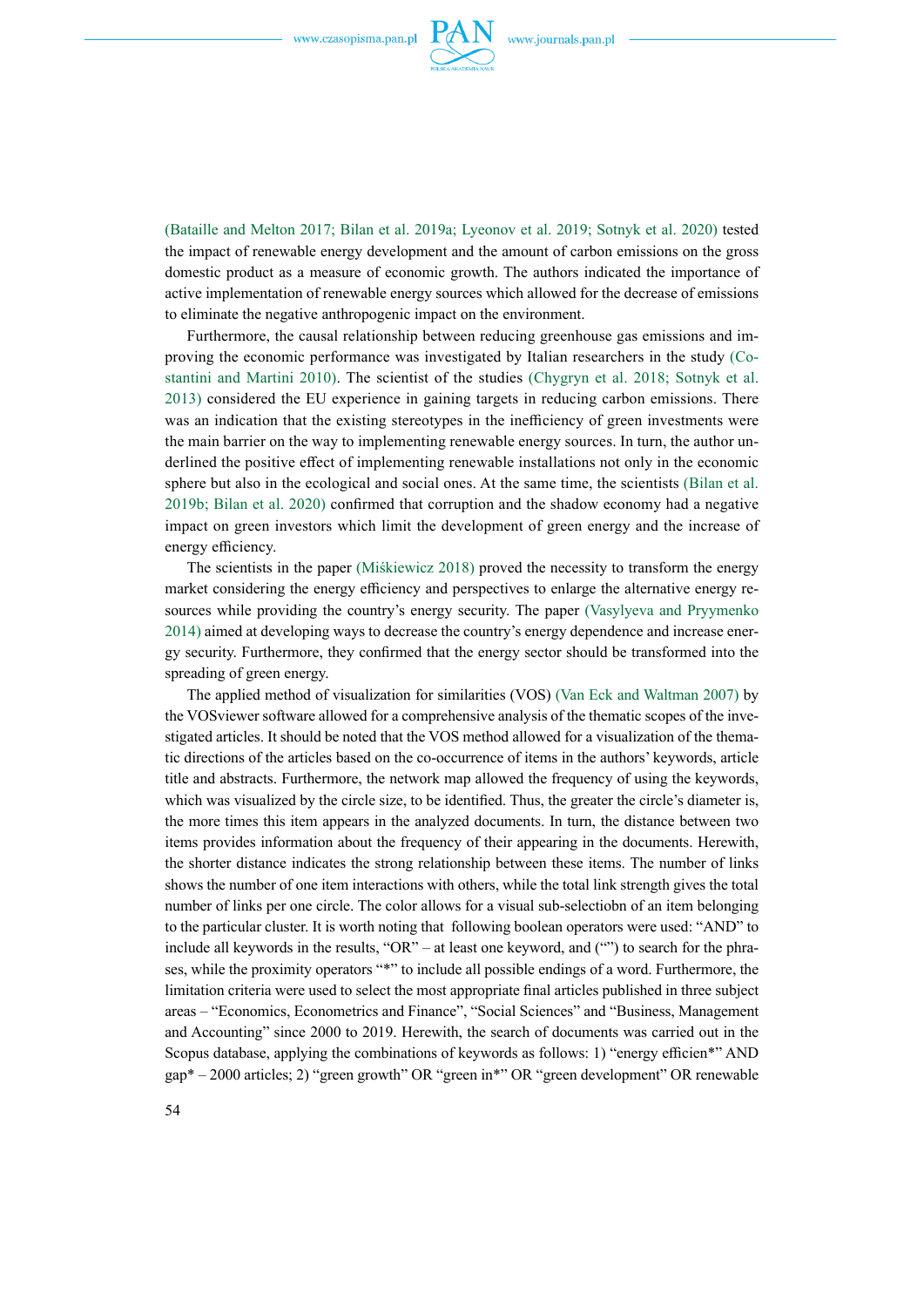

source\* – 1958 articles; 3) "energy efficien\*" AND GDP – 716 articles. Therefore, having excluded the inappropriate keywords, the survey sample was 4674 of the most cited articles.

Thus, under the limitation criteria as a minimum of 5 co-occurrences of the keyword, 1369 of 18193 met the threshold. Herewith, the visualized network map consists of 6 main clusters grouped by keywords accordingly the thematic relationship (Fig. 5). The biggest red cluster (150 items) mostly combines the research on investigating relationships among climate change, carbon emissions economic growth, emission management, environmental regulation, renewable energy sources, etc. Apart from that the cluster contains the combinations as local authorities and quality of governance. Noted that scientists in the paper (Bilan et al. 2019b) confirmed the hypothesis on the links between the quality of governance, social and energy development. Then, the second green cluster (101 items) focused on green and sustainable development, environmental impact, decision-making process and social aspects, etc. The third blue cluster (65 items) visualizes the thematic of studies on exploring the impact of economic activities, especially, from energy generations, the automobile industry. Thus, there were considered renewable energy sources and technologies, wind power, natural gas, fuel economy and emissions. The fourth



Fig. 5. The visualizing the thematic directions of articles devoted to green development, 2000–2019 Source: developed by the authors based on (Scopus 2020) using VOSviewer software

Rys. 5. Wizualizacja kierunków tematycznych artykułów poświęconych zielonemu rozwojowi, 2000–2019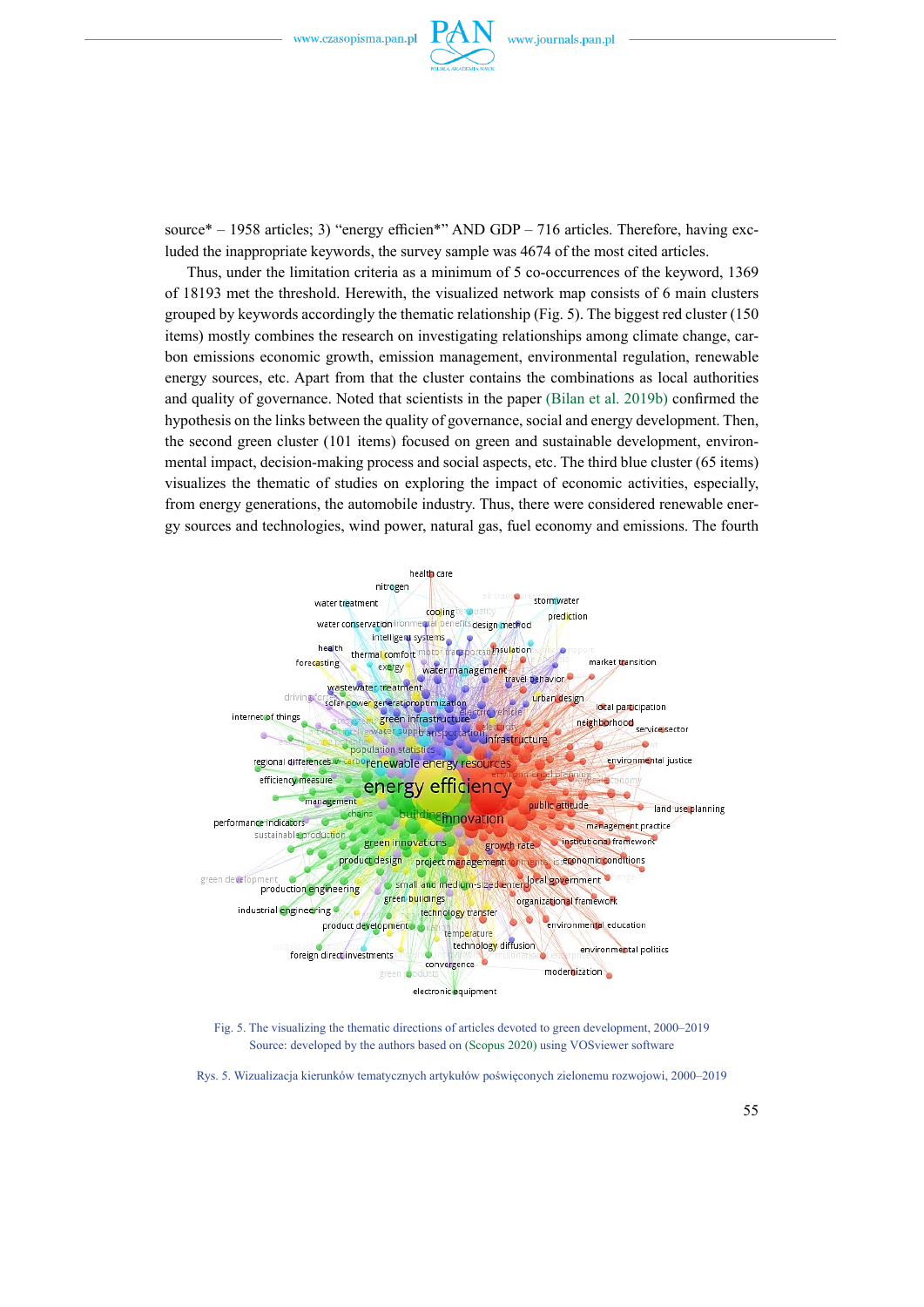

yellow cluster (59 items) indicated a research direction on energy efficiency aspects, especially in the private sector. The fifth pure cluster (52 items) concentrated on the economic analysis of green growth, where exploring carbon issues was the most popular. The smallest cyan cluster (24 items) combined the scientific works in the field of the optimization of eco-efficiency, using green energy and waste treatment, etc.

In turn, Table 1 summarizes the top-20 most frequently keywords appearing in the article titles and keywords as well as abstracts. Thus, the analysis proved that investigating energy- -efficient development, climate change and carbon emission issues, and economic growth could be the most effective directions for further scientific exploring on the strategical development of the carbon-free economy.

#### Table 1. Summary of the most frequently used keywords in the analyzed articles on green development, 2000–2019

| Rank           | Keywords                | <b>Occurrences</b> | Rank | Keywords                | <b>Occurrences</b> |
|----------------|-------------------------|--------------------|------|-------------------------|--------------------|
|                | Energy efficiency       | 601                | 11   | Economics               | 170                |
| 2              | Sustainable development | 534                | 12   | Green infrastructure    | 167                |
| 3              | Sustainability          | 444                | 13   | Carbon dioxide          | 163                |
| $\overline{4}$ | Climate change          | 293                | 14   | Innovation              | 161                |
| 5              | Energy utilization      | 248                | 15   | Environmental impact    | 158                |
| 6              | Decision making         | 179                | 16   | Environmental economics | 155                |
| 7              | Energy conservation     | 179                | 17   | Economic growth         | 153                |
| 8              | Energy policy           | 178                | 18   | Carbon emission         | 134                |
| 9              | Emission control        | 173                | 19   | Energy use              | 133                |
| 10             | Environmental managemet | 172                | 20   | Investments             | 129                |

Tabela 1. Zestawienie najczęściej używanych słów kluczowych w analizowanych artykułach dotyczących zielonego rozwoju w latach 2000–2019

\*Source: developed by the authors based on (Scopus 2020).

To determine the most authoritative scientific journals in the field of investigation the relationship between energy-efficient aspects and economic growth, the journals were selected under the following criteria: at least 30 published documents and 100 citations per each scientific source. Thus, of the 1316 sources, 43 met the thresholds. As a result of calculating the total strength of the citation links with other sources, Figure 6 visualizes the sources with the highest total link strength. Moreover, the obtained results of analyzing sources citation highlighted 4 clusters which provide information about the citation of journals.

Due to the data of web portal, the SCImago Journal & Country Rank, the SCImago Journal Rank indicators (SJR) and h-index per source were detected (SJR 2020). In turn, SJR allowed the journal visibility in the Scopus database to be determined, while the h-index – the citedness of the journal (Table 2). Thus, considering the number of publication and source ratings, the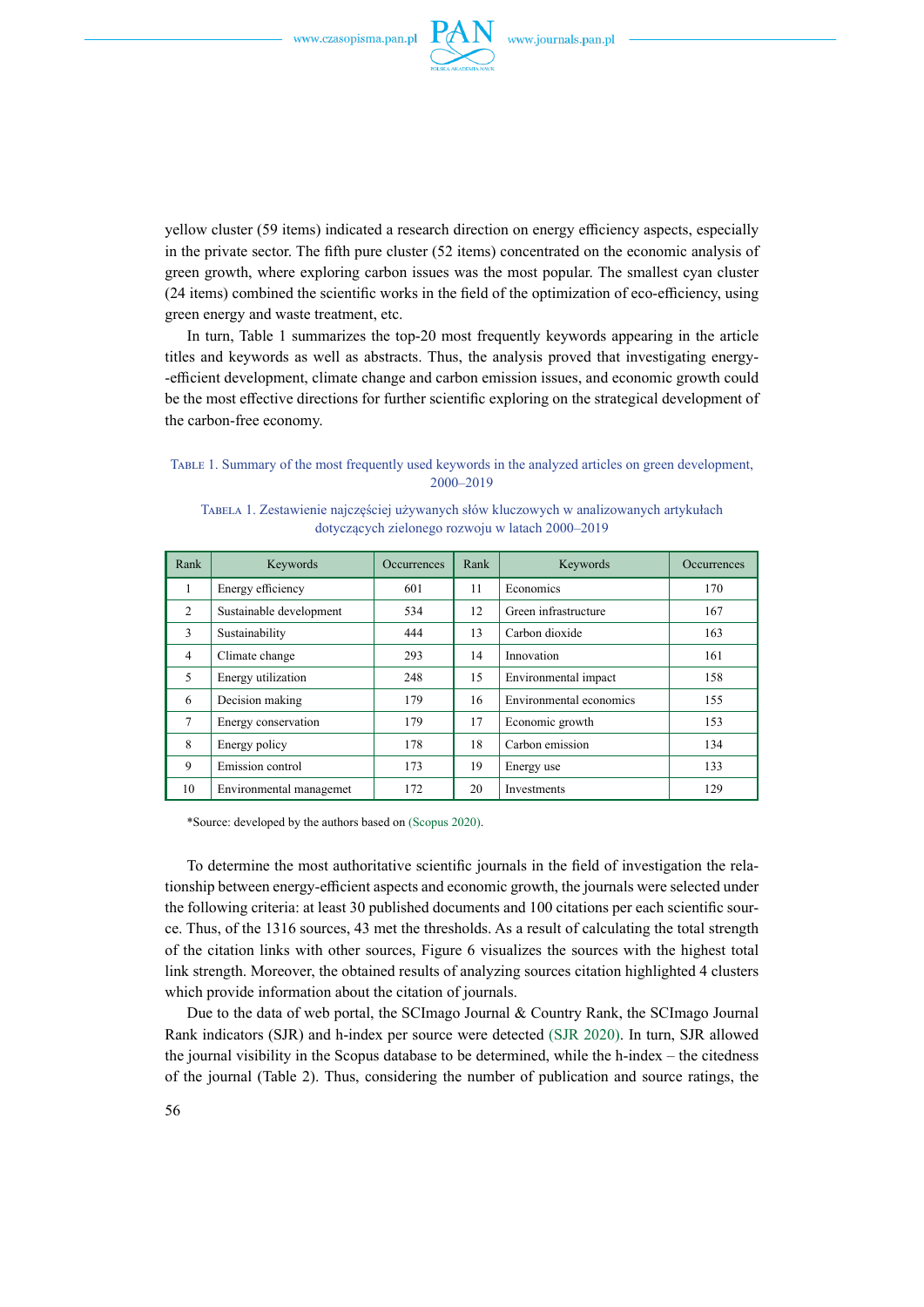



Fig. 6. The network of scientific journals issued of the analyzed articles on green development, 2000–2019 Source: developed by the authors based on (Scopus 2020) using VOSviewer software

Rys. 6. Sieć czasopism naukowych, w których opublikowano artykuły dotyczące zielonego rozwoju, 2000–2019

| N <sub>0</sub> | Source title                                            | Country              | Number of<br>documents | SJR.<br>2019 | h-index | Ouartile       |
|----------------|---------------------------------------------------------|----------------------|------------------------|--------------|---------|----------------|
|                | Journal of Cleaner Production                           | Netherlands          | 611                    | 1.89         | 173     | Q <sub>1</sub> |
| $\overline{2}$ | Sustainability                                          | Switzerland          | 229                    | 0.58         | 68      | Q <sub>2</sub> |
| 3              | Energy Research and Social Science                      | United Kingdom       | 150                    | 2.21         | 49      | Q <sub>1</sub> |
| $\overline{4}$ | International Journal of Energy<br>Economics and Policy | Turkey               | 83                     | 0.37         | 25      | Q <sub>2</sub> |
| 5              | Sustainable Cities and Society                          | Netherlands          | 64                     | 1.36         | 43      | Q <sub>1</sub> |
| 6              | <b>Energy Economics</b>                                 | Netherlands          | 60                     | 2.41         | 136     | Q <sub>1</sub> |
| 7              | <b>Ecological Economics</b>                             | Netherlands          | 53                     | 1.72         | 189     | Q <sub>1</sub> |
| 8              | Building and Environment                                | United Kingdom       | 53                     | 1.87         | 138     | Q <sub>1</sub> |
| 9              | Energy Journal                                          | <b>United States</b> | 35                     | 1.48         | 73      | Q <sub>1</sub> |
| 10             | Urban Ecosystems                                        | <b>United States</b> | 32                     | 0.87         | 50      | O <sub>1</sub> |

Table 2. The rank of top-10 productive journals by the number of publications, 2000–2019 Tabela 2. Ranking czasopism według liczby publikacji w latach 2000–2019

\*Source: developed by the authors based on (Scopus 2020).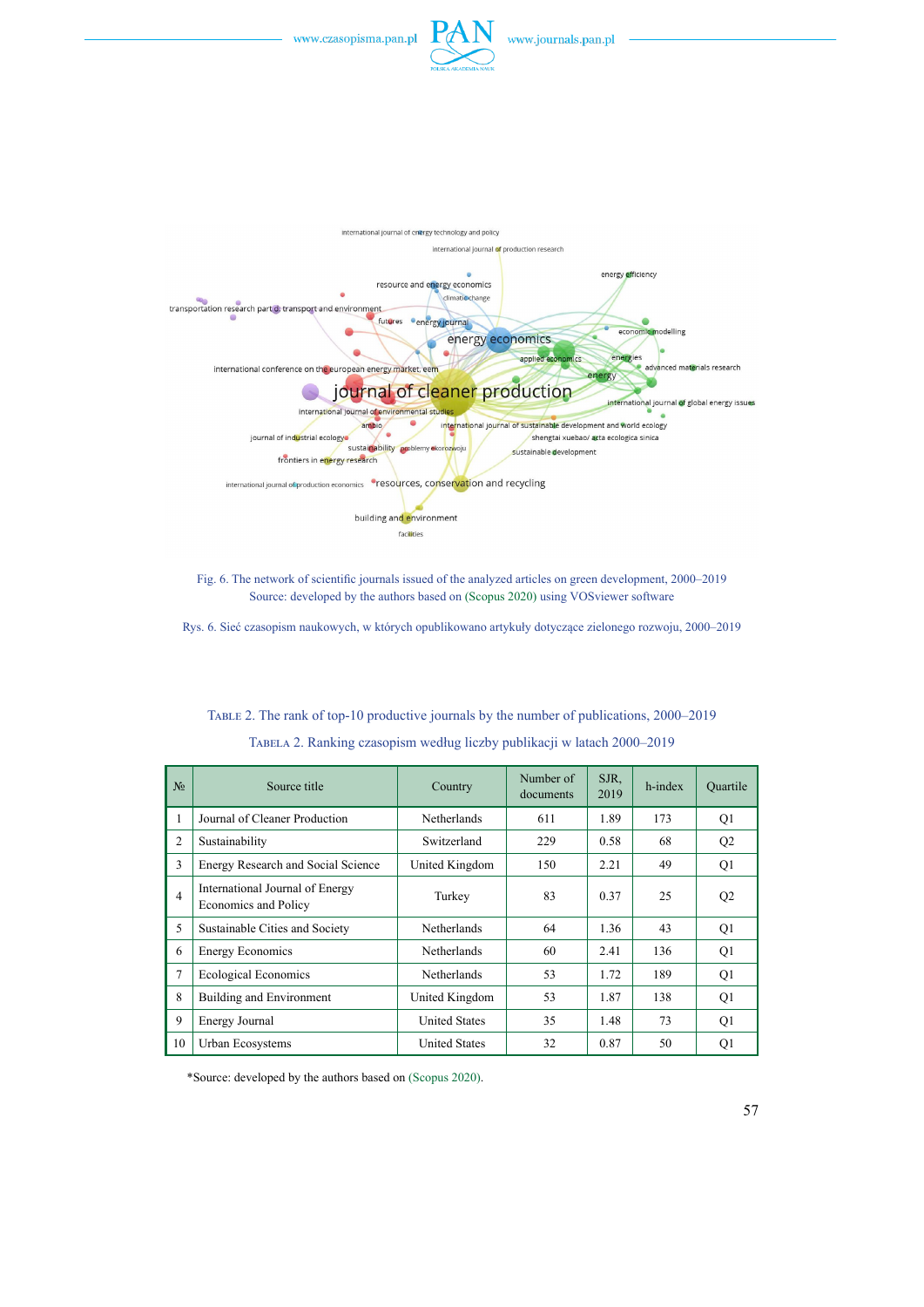

most influential scientific journal in the field of energy-efficiency and green development was supposed to be the Netherlands International Journal of Cleaner Production (1.89 SJR and 173 h-index). It is worth underlying that the most cited articles, considered in the frame of this study, have been published in the sources ranked in the best quartile of Q1 (8 of 10 considered scientific journals) indicating the importance of investigating topics in green development, especially, energy-efficiency.

## 2. Methodology

The paper aims at elaborating the energy efficiency profiles in view of developing the free- -carbon economy. The object of this research is the V4 countries (Poland, the Czech Republic, Hungary and the Slovak Republic) and Ukraine. Herewith, it worth mentioning that these countries were chosen because of their similar economic, social, political etc. aspects. Thus, the final energy consumption for V4 countries and Ukraine from 2000 to 2018 were analyzed to forecast its level to 2030. The empirical calculation conducted using the software EViews 11.

Herewith, the energy-efficient development forecast has been conducted using the Autoregressive Integrated Moving Average (ARIMA) model. It worth highlighting that ARIMA(*p,d,q*) model presents the class of statistical models used to analyze and forecast the time series data. Furthermore, it is possible to model down the non-stationary series to stationary by defining the *d*-tuple differences (*I*). From the perspective of the study (Krukov and Chernyagin 2011), the  $ARIMA(p,d,q)$  model has the formal description as:

$$
\left(\Delta^{d} X_{t}\right) = \sum_{i=1}^{p} \varphi_{i} \left(\Delta^{d} X_{t-1}\right) + \varepsilon_{t} + \sum_{j=1}^{q} \theta_{j} \left(\Delta^{d} \varepsilon_{t-j}\right), \varepsilon_{t} \sim N\left(0, \sigma_{t}^{2}\right)
$$
\n(1)

Moreover, the short form of the  $ARIMA(p,d,q)$  model could be described as:

$$
\varphi(B)(1-B)^d X_t = \theta(B)\varepsilon_t \tag{2}
$$

where:

 $\varphi$  (*B*),  $\theta$  (*B*) – polynomials of degree *p* and *q*, *B* – lag operator  $(B^{j} X_{t} = X_{t-j}, B^{j} \varepsilon_{t-j}, j = 0, \pm 1, ...),$ *d* – sequential difference order  $(\Delta X_t = X_{t-1} - X_t = (1 - B)X_t, \Delta^2 X_t = \Delta^2 X_{t+1}$  $-\Delta X_t = (1 - B)^2 X_t$ , ...).

The fact that in 1976 the scientists George Box and Gwilym Jenkins presented the systematic approach for developing  $ARIMA(p,d,q)$  model at the first time (Ma et al. 2018) is noteworthy.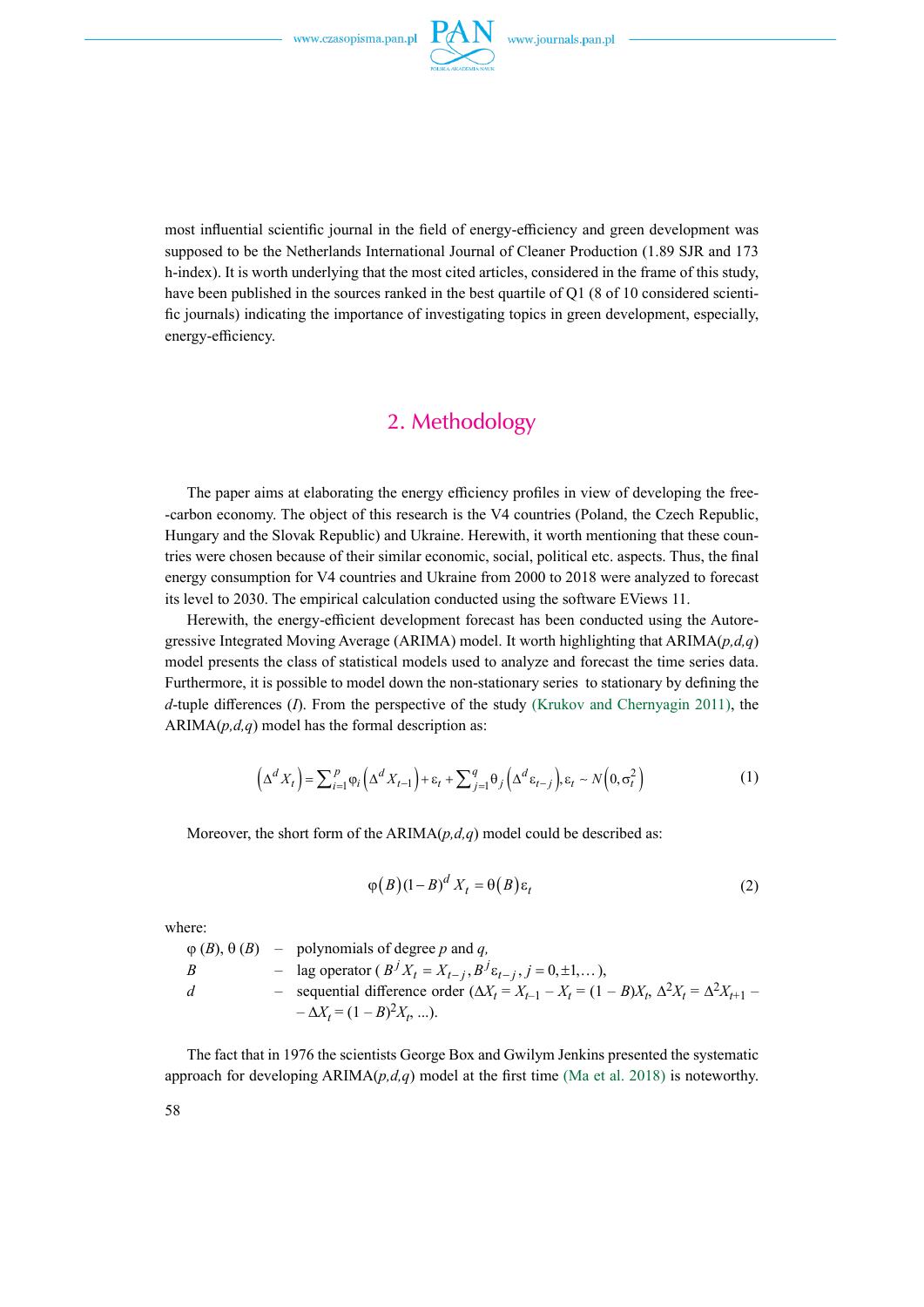

Given that, the methodology for developing the  $ARIMA(p,d,q)$  model provides performing several main steps as follows:

#### **1. Identification of the model that best suits the actual process under consideration.**

Under the calculated estimates for the autocorrelation (ACF) and partial autocorrelation (PACF) functions, the preliminary conclusion on the integration degree (*d*) and the order values of the autoregression operators (*p*) and the moving average (*q*) are done.

The autoregressive model with *p*-order is the primary model describing the stationary process. In turn, the autoregressive process means the dependence on the current level from the previous ones. The autoregression model (*AR*) *p*-order is expressed as

$$
Y_t = \varphi_0 + \varphi_1 Y_{t-1} + \varphi_2 Y_{t-2} + \dots + \varphi_p Y_{t-p} + \varepsilon_t
$$
\n(3)

where:

| $Y_t$                       | - time-series level at the particular time point $t$ (dependent variable),           |
|-----------------------------|--------------------------------------------------------------------------------------|
| $Y_{t-1}, Y_{t-2}, Y_{t-p}$ | - the time series levels at the time point $t-1$ , $t-2$ , , $t$ – respectively (in- |
|                             | dependent variables),                                                                |
|                             | $\varphi_0, \varphi_1, \varphi_2, , \varphi_p$ estimated coefficients,               |
| $\varepsilon_{t}$           | - random walks.                                                                      |

The moving average (*MA*) model is a linear regression of the predicted time series value relative to the current and previous observed variables. Moreover, the random components are expected to be mutually independent and conform to a normal distribution with mean 0.

Thus, the model of the moving average *q*-order is denoted as:

$$
Y_t = \varepsilon_t - \omega_1 \varepsilon_{t-1} - \omega_2 \varepsilon_{t-2} - \dots - \omega_q \varepsilon_{t-q}
$$
\n<sup>(4)</sup>

where:

| $Y_t$               | $-$ level of time series at the time point t (dependent variable),        |
|---------------------|---------------------------------------------------------------------------|
| $\varepsilon_{t-1}$ | $-$ the values of remains <i>i</i> -time periods (independent variables), |
|                     | $\omega_1, \omega_2, , \omega_q$ estimated coefficients.                  |

In accordance with the models mentioned above, the combination of the autoregression model (*AR*) and moving average model (*MA*) develops the model ARMA(*p,q*):

$$
Y_t = \varphi_0 + \varphi_1 Y_{t-1} + \varphi_2 Y_{t-2} + \dots + \varphi_p Y_{t-p} + \varepsilon_t - \omega_1 \varepsilon_{t-1} - \omega_2 \varepsilon_{t-2} - \dots - \omega_q \varepsilon_{t-q}
$$
(5)

#### **2. Parameter assessment on the base of regression methods.**

In reliance on the calculated autocovariance for the identified  $ARIMA(p,d,q)$  model, the initial estimates of moving averages parameters is done. The parameters are estimated under the least square's method and the maximum likelihood principle.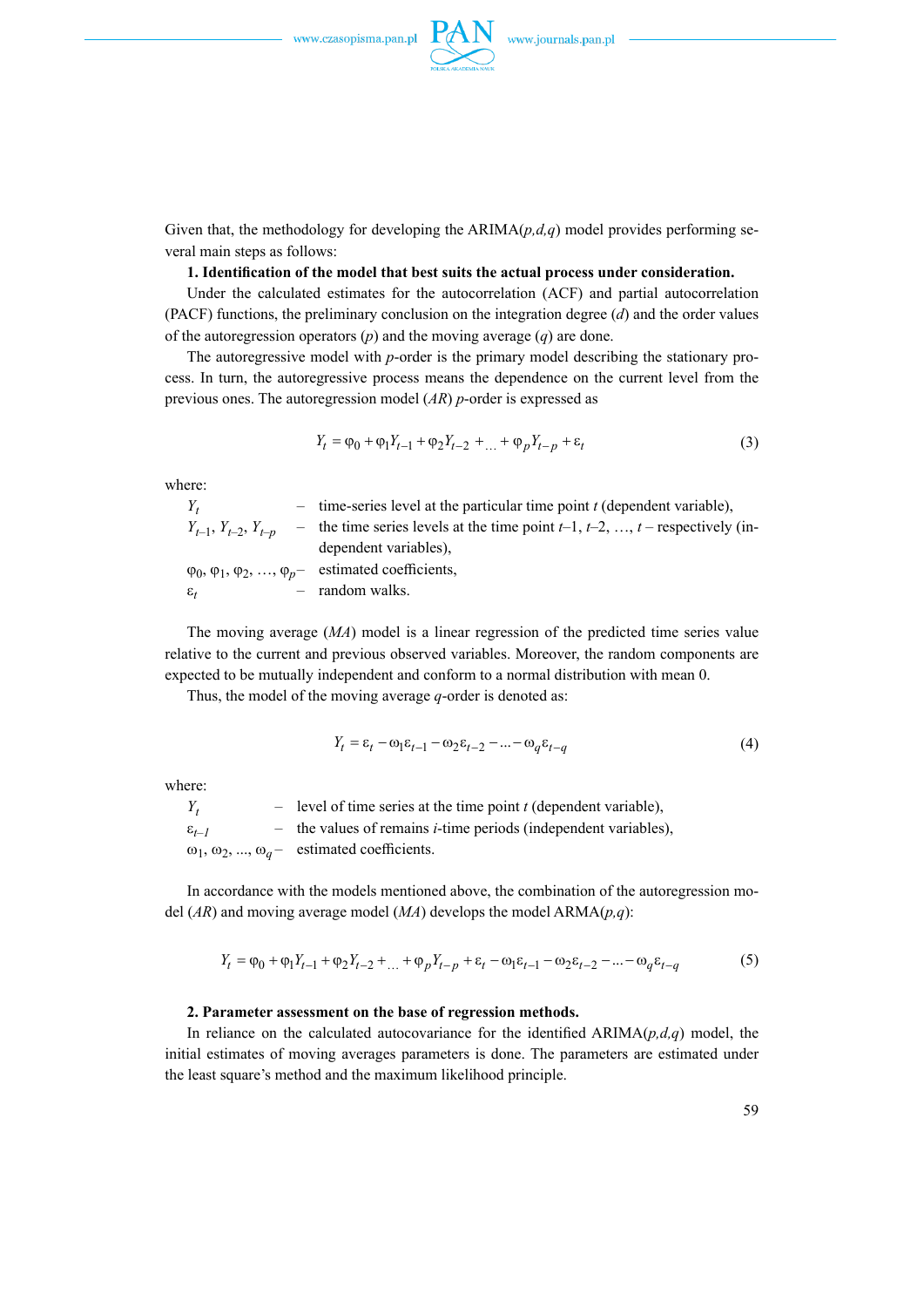

#### **3. The diagnostic testing the adequacy of the model.**

The remains of the developed stochastic model  $(\varepsilon_t)$  are used to diagnose the adequacy of the model. Thus, the model quality and remains uncorrelatedness need testing.

#### **4. Using the model for forecasting.**

According to the above, a stationary series could be obtained using statistical tests for the presence of a unit root (Augmented Dickey-Fuller unit root test). In the case under the Dickey-Fuller statistics, the initial series was non-stationary, the operator of taking successive differences should be used to go to the stationary series. After obtaining a stationary series, the model is identified by evaluating its parameters. Its series of residuals are analyzed to check each trial model for adequacy.

### 3. Results and discussion

Having sung the EU Association Agreement in 2014, Ukraine is to meet the high EU standards on energy efficiency and participation in the energy market. Given that, increasing the energy efficiency and assuring energy savings is the priority direction of Ukraine's energy policy. Decreasing the level of energy consumption is the condition to gain energy independence and implement Ukraine into the EU.

It worth mentioning that the above analysis of statistical data indicated that the level of final energy consumption has a falling tendency. However, there is an energy-efficiency gap between Ukraine and the V4 countries. Notably, the energy-efficiency gap means the situation where the technical and technological capacity of energy-efficiency development isn't used completely despite its potential economic efficiency. In the case of the energy-efficiency gap this could be the insufficient using of alternative energy sources, insufficient green investing, asynchrony of state energy policy etc.

Figure 7 presents the forecast of the final energy consumption to 2030 based on the ARIMA model. The determinate sample for the forecasts were the values of final energy consumption in the V4 countries and Ukraine. The sample period was 2000–2018. The empirical calculation was conducted using EViews 11 software. Herewith, Table 3 demonstrates the forecast values of the final energy consumption per investigated countries.

The obtained forecast results demonstrate that in 2020 the final energy consumption decreased in Ukraine by 32% compared to 2018, while in Hungary – by 1.5%, in the Czech Republic – 4.77%, in the Slovak Republic – by 1.26%. On the contrary, in Poland, an increase in the level of final energy consumption by 1.16% is expected.

At present, the conservation of energy assures not only sustainable development but also enhances the competitiveness of domestic products. The modern tendency on energy-efficient development is the necessity to provide stable economic functioning and satisfying the population needs. Therefore, the complex realization of activities in energy efficiency and energy savings allows for economic growth to be accelerated.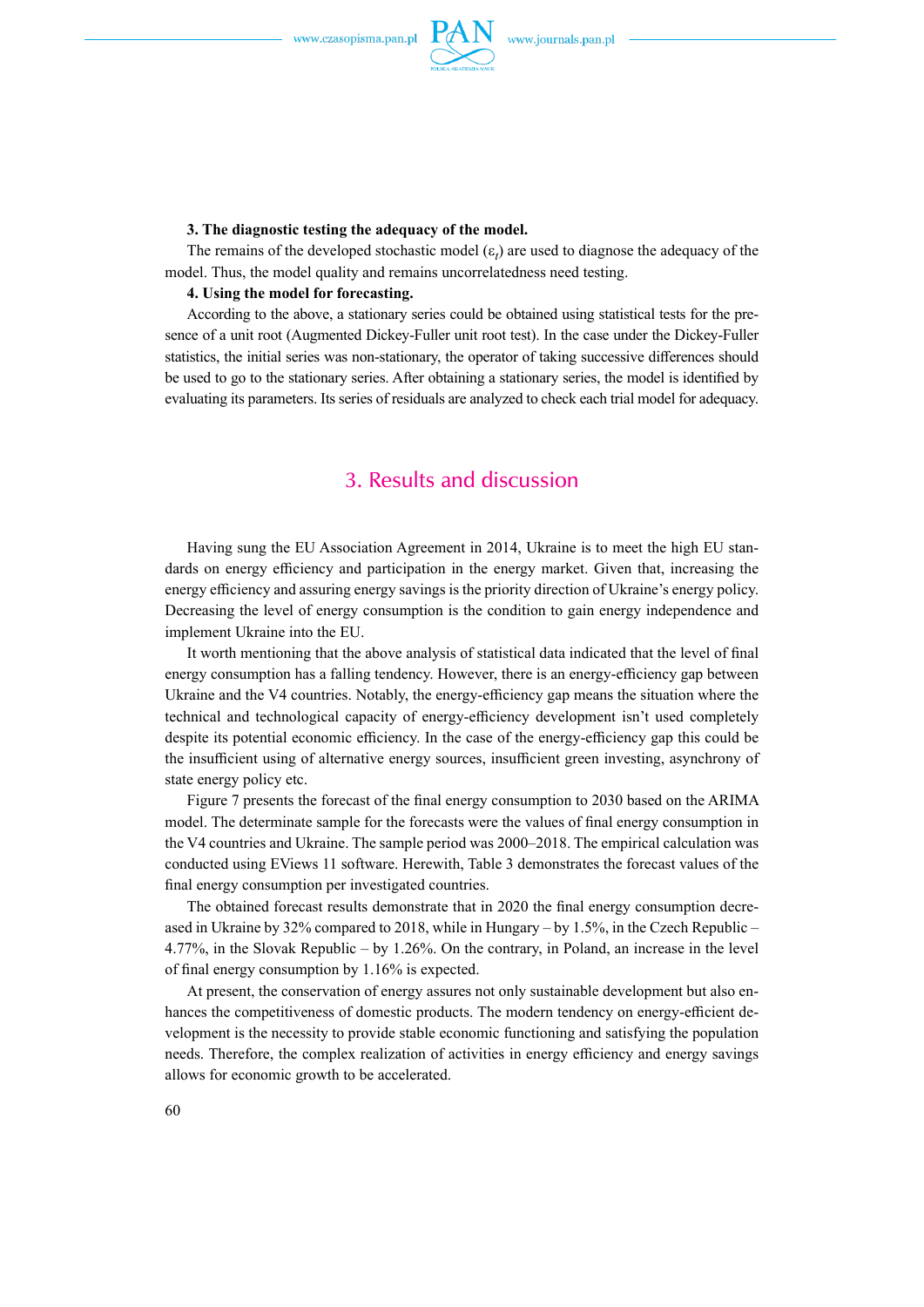





Rys. 7. Wyniki prognozy końcowego zużycia energii (Mtoe) dla krajów V4: a) Słowacja, b) Czechy, c) Polska, d) Węgry) oraz e) Ukraina (2000–2030)

Thus, increasing the energy-efficient level of the Ukrainian economy should be upon expanding state support. In turn, it would boost the implementation of energy-efficient projects for small and medium enterprises; stimulating the energy market and implementing energy management systems, energy-efficient public procurement, green credits etc.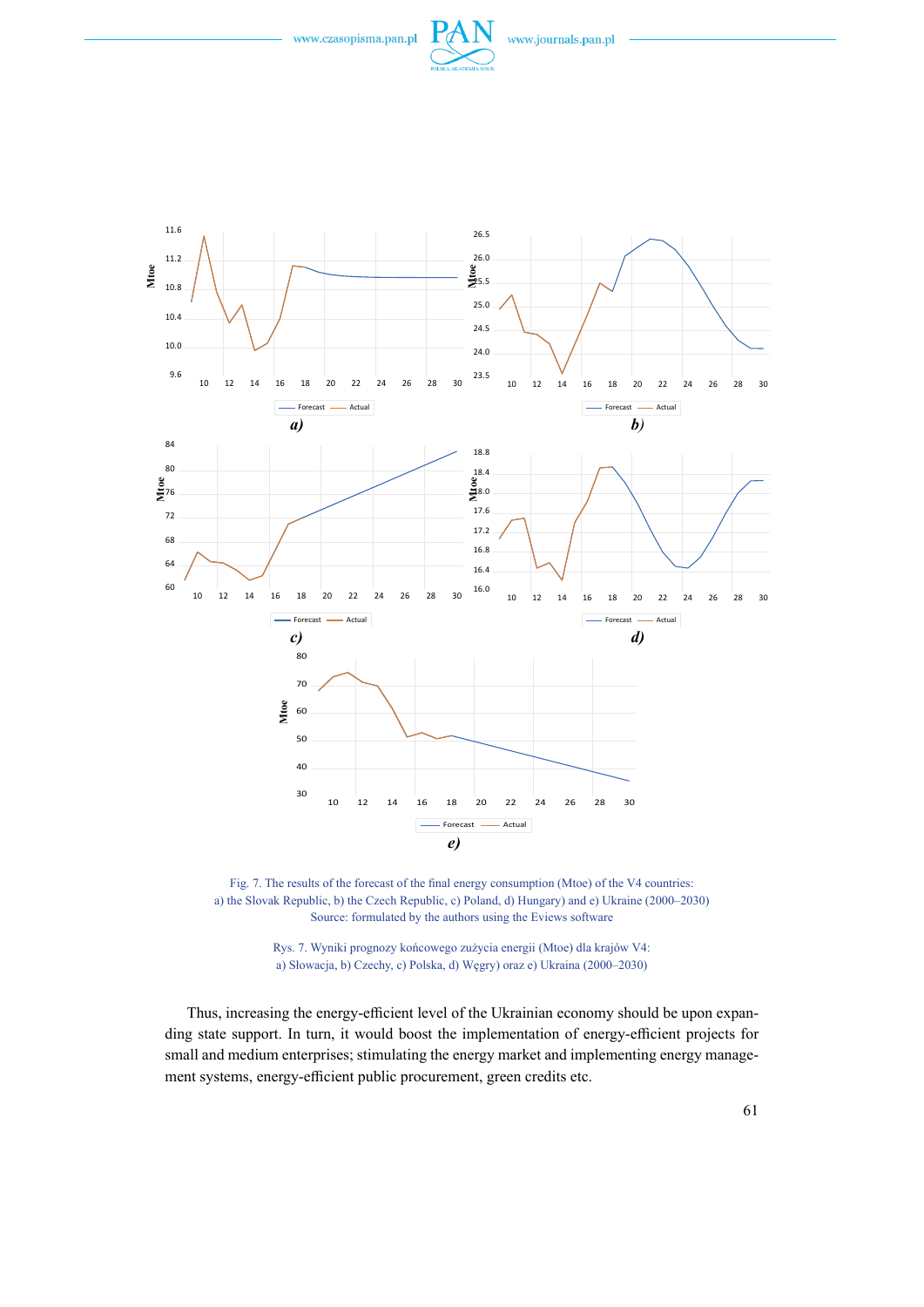

| Country/<br>Year | Hungary | The Czech<br>Republic | The Slovak<br>Republic | Poland | Ukraine |
|------------------|---------|-----------------------|------------------------|--------|---------|
| 2020             | 18      | 26                    | 11                     | 74     | 49      |
| 2021             | 17      | 26                    | 11                     | 74     | 48      |
| 2022             | 17      | 26                    | 11                     | 76     | 46      |
| 2023             | 17      | 26                    | 11                     | 77     | 45      |
| 2024             | 16      | 26                    | 11                     | 77     | 44      |
| 2025             | 17      | 25                    | 11                     | 79     | 42      |
| 2026             | 17      | 25                    | 11                     | 79     | 41      |
| 2027             | 18      | 25                    | 11                     | 80     | 40      |
| 2028             | 18      | 24                    | 11                     | 81     | 38      |
| 2029             | 18      | 24                    | 11                     | 82     | 37      |
| 2030             | 18      | 24                    | 11                     | 83     | 35      |

Table 3. The predicted values of the final energy consumption [Mtoe] Tabela 3. Przewidywane wartości zużycia energii końcowej [Mtoe]

\*Source: formulated by the authors using the Eviews software.

# **Conclusion**

In the presence of socio-political crises during recent years in Ukraine, the issues of comprehensive energy safety play an extremely significant role. The obtained results of the bibliometric analysis indicated the growing scientific interest in investigating the problems in energy-efficiency development. Notably, since 2015 the rapid growth of scientific publications in the investigated fields has been observed. Moreover, the in-depth analysis of the most cited articles indexed by the highly reliable Scopus database allowed the main directions in developing the investigation trajectory of the investigated problem to be detected. Generally, researchers explore energy-efficiency in view of environmental, economic, social, legal, etc. aspects.

Thus, the systematization of literary sources allowed to confirm the permanent general deficit of natural resources and insufficient energy policy as the main problem of boosting the energy-efficient development in Ukraine. Furthermore, the statistical data analysis indicated the existence of the energy efficiency gap between Ukraine and V4 countries. Given this, the Autoregressive Integrated Moving Average model (ARIMA) with minimal parameters was used to forecast the final energy consumption to 2030. Thus, the obtained results indicated that it is vital to provide the synchronization of the Ukrainian energy policy to the EU standards, encouraging the EU-Ukraine energy market integration, etc. to give the green transition to the carbon-free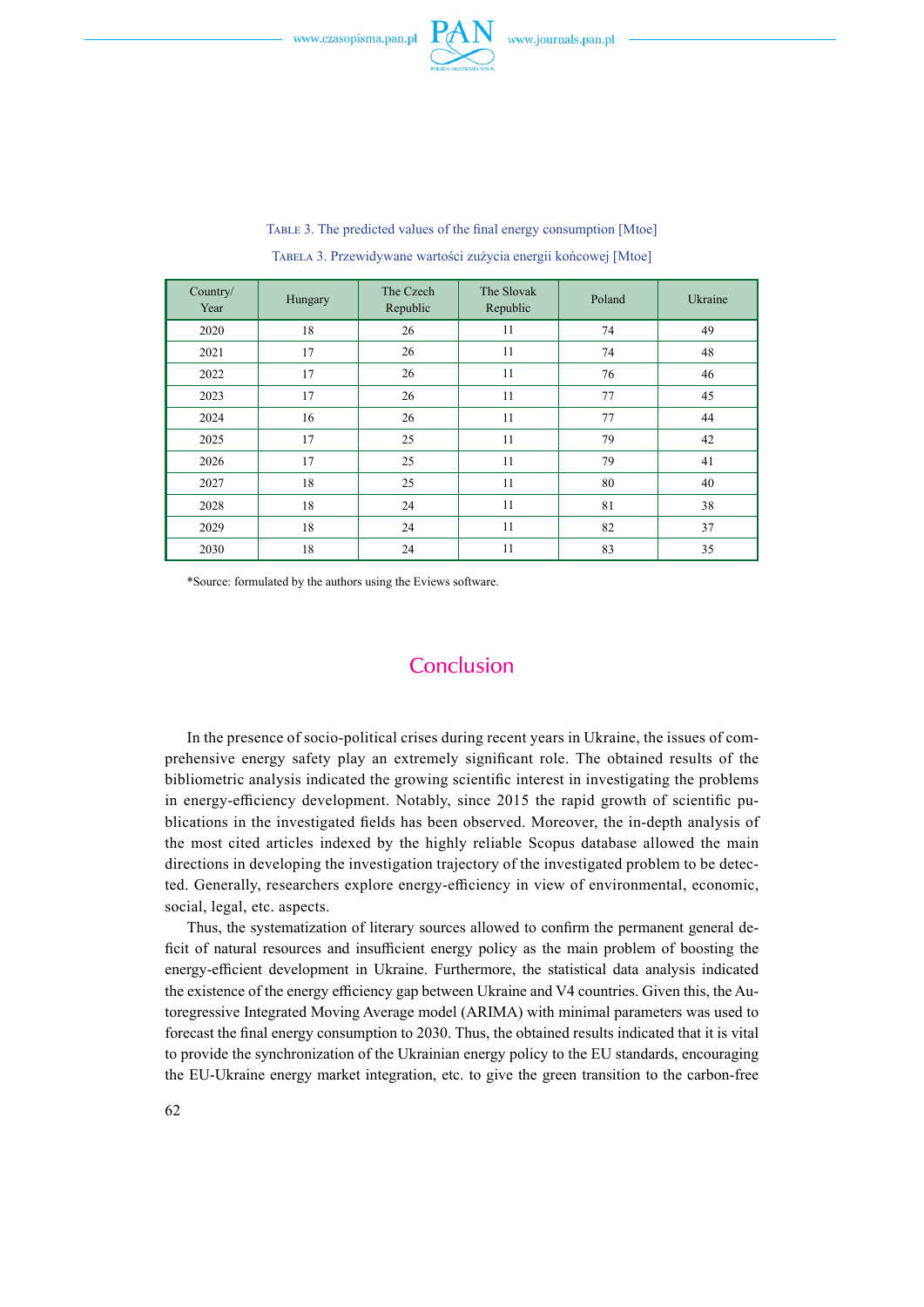

economy in Ukraine. In the view of developing the free-carbon economy in Ukraine, the findings of this study could be considered the base for future investigations to explore the influence of endogenous and exogenous factors on energy-efficiency development.

This research was funded by the grant from the Ministry of Education and Science of Ukraine (№0117U003932; 0120U102002).

### **References**

- Ayres et al. 2013 Ayres, R.U., van den Bergh, J.C.J.M., Lindenberger, D. and Warr, B. 2013. The underestimated contribution of energy to economic growth. *Structural Change and Economic Dynamics* 27, pp. 79-88, DOI: 10.1016/j.strueco.2013.07.004.
- Bataille, C. and Melton, N. 2017. Energy efficiency and economic growth: A retrospective CGE analysis for Canada from 2002 to 2012. *Energy Economics* 64, pp. 118–130, DOI: 10.1016/j.eneco.2017.03.008.
- Bilan et al. 2019a Bilan, Y., Streimikiene, D., Vasylieva, T., Lyulyov, O., Pimonenko, T. and Pavlyk, A. 2019a. Linking between renewable energy,  $CO<sub>2</sub>$  emissions, and economic growth: Challenges for candidates and potential candidates for the EU membership. *Sustainability (Switzerland)* 11(6), DOI: 10.3390/su11061528.
- BILAN et al. 2019b BILAN, Y., VASILYEVA, T., LYEONOV, S. and BAGMET, K. 2019b. Institutional complementarity for social and economic development. *Business: Theory and Practice* 20, pp. 103-115, DOI: 10.3846/BTP.2019.10.
- Bilan et al. 2020 Bilan, Y., Tiutiunyk, I., Lyeonov, S. and Vasylieva, T. 2020. Shadow economy and economic development: A panel cointegration and causality analysis. *International Journal of Economic Policy in Emerging Economies* 13(2), pp. 173-193, DOI: 10.1504/IJEPEE.2020.107929.
- Chygryn et al. 2018 Chygryn, O., Pimonenko, T., Luylyov, O. and Goncharova, A. 2018. Green bonds like the incentive instrument for cleaner production at the government and corporate levels: Experience from EU to Ukraine. Journal of Environmental Management and Tourism 9(7), pp. 1443–1456, DOI: 10.14505/jemt.v9.7(31).09.
- Costantini, V. and Martini, C. 2010. The causality between energy consumption and economic growth: A multi-sectoral analysis using non-stationary cointegrated panel data. *Energy Economics* 32(3), pp. 591–603, DOI: 10.1016/j.eneco.2009.09.013.
- Eurostat 2020. [Online] <https://ec.europa.eu/eurostat/data/database> [Accessed: 2020-05-20].
- IEA Atlas of Energy 2020. [Online] http://energyatlas.iea.org/#!/tellmap/1378539487 [Accessed: 2020-05- -15].
- Krukov, Yu. and Chernyagin, D. 2011. An Arima model for forecasting a values of network traffic. *Journal of Information Technologies and Computing Systems* 2, pp. 41–49.
- Lyeonov et al. 2019 Lyeonov, S., Pimonenko, T., Bilan, Y., Štreimikiene, D. and Mentel, G. 2019. Assessment of green investments' impact on sustainable development: Linking gross domestic product per capita, greenhouse gas emissions and renewable energy. *Energies* 12(20), DOI: 10.3390/ en12203891.
- Ma et al. 2018 Ma, L., Hu, Ch., Lin, R. and Han, Y. 2018. ARIMA model forecast based on EViews software. *IOP Conf. Series: Earth and Environmental Science*, DOI: 10.1088/1755-1315/208/1/012017.
- Miśkiewicz, R. 2018. The importance of knowledge transfer on the energy market. *Polityka Energetyczna – Energy Policy Journal* 21(2), pp. 49–62, DOI: 10.24425/122774.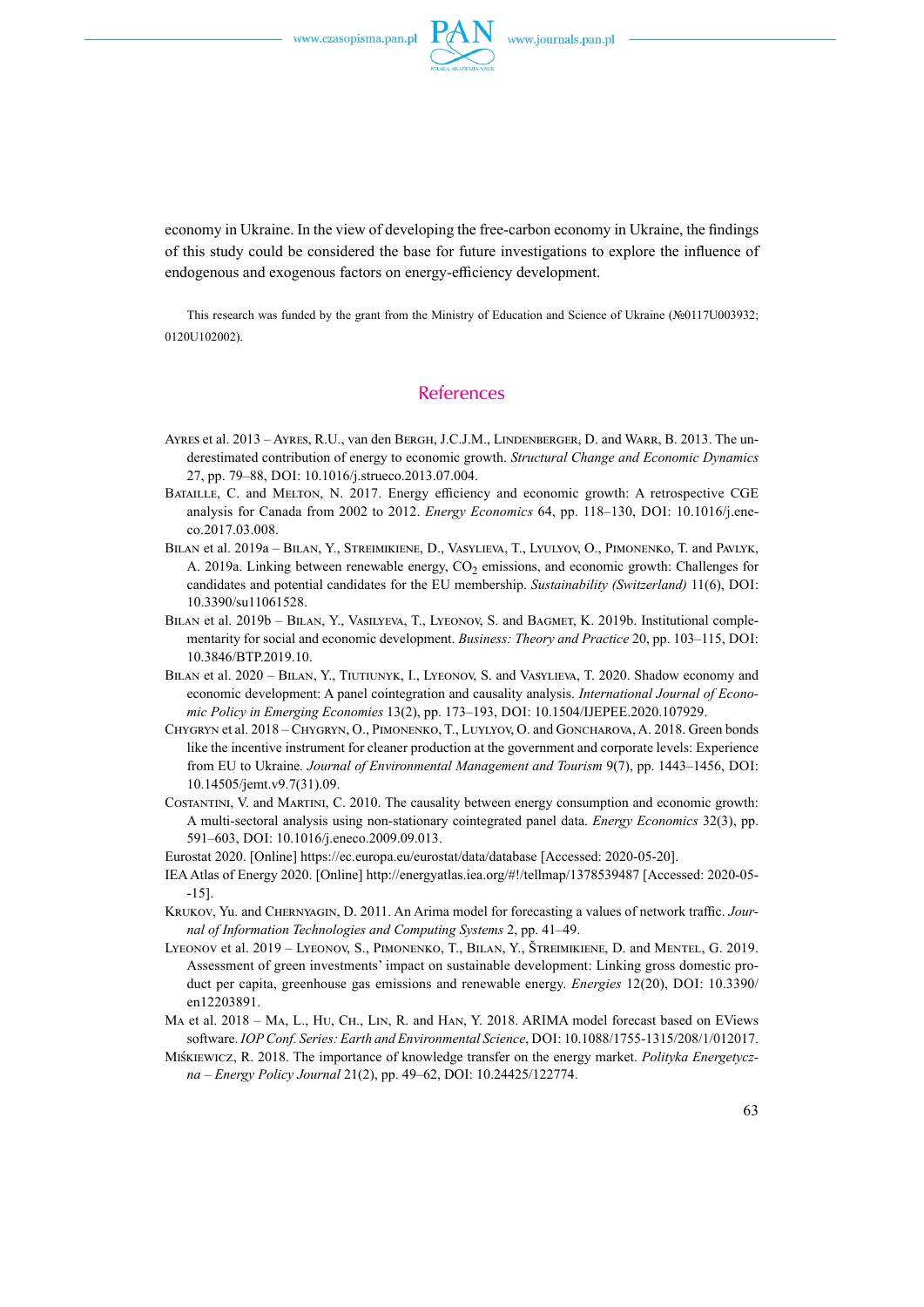

SJR 2020. Scimago Journal & Country Rank. [Online] <https://www.scimagojr.com/> [Accessed: 2020-12- -11].

Scopus 2020. [Online] <https://www.scopus.com/search/form.uri?display=basic> [Accessed: 2020-04-11].

- SOTNYK et al. 2013 SOTNYK, I.M., VOLK, O.M. and CHORTOK, Y.V. 2013. Increasing ecological & economic efficiency of ict introduction as an innovative direction in resource saving. *Actual Problems of Economics* 147(9), pp. 229–235.
- Sotnyk et al. 2020 Sotnyk, I., Kurbatova, T., Dashkin, V. and Kovalenko, Y. 2020. Green energy projects in households and its financial support in Ukraine. *International Journal of Sustainable Energy* 39(3), pp. 218–239, DOI: 10.1080/14786451.2019.1671389.
- Van Eck, N.J. and Waltman, L. 2007. VOS: A New Method for Visualizing Similarities Between Objects. Advances in Data Analysis, pp. 299-306, DOI: 10.1007/978-3-540-70981-7\_34.
- Vasylyeva, T.A. and Pryymenko, S.A. 2014. Environmental economic assessment of energy resources in the context of ukraine's energy security. *Actual Problems of Economics* 160(1), pp. 252–260.
- World Bank 2020. [Online] <https://data.worldbank.org/indicator/NY.GDP.PCAP.KD?locations=UA>[Accessed: 2020-05-20].
- ZHANG et al.  $2017 ZH$ ANG, X., ZHAO, X., JIANG, Z. and SHAO, S. 2017. How to achieve the 2030 CO<sub>2</sub> emission-reduction targets for china's industrial sector: Retrospective decomposition and prospective trajectories. *Global Environmental Change* 44, pp. 83–97, DOI: 10.1016/j.gloenvcha.2017.03.003.

Yana Us, Tetyana Pimonenko, Oleksii Lyulyov

# Profile efektywności energetycznej w rozwoju gospodarki bezemisyjnej na przykładzie Ukrainy i krajów V4

### Streszczenie

W artykule podsumowano argumenty i kontrargumenty w ramach dyskusji naukowej na temat rozwoju gospodarki wolnej od węgla na Ukrainie. Głównym celem artykułu jest opracowanie profilu efektywności energetycznej Ukrainy w celu zapewnienia rozwoju gospodarki niskoemisyjnej. Aby osiągnąć ten cel, autorzy przeprowadzili badanie w następującej logicznej kolejności. Po pierwsze, przeprowadzono analizę bibliometryczną 4674 najczęściej cytowanych artykułów zindeksowanych w bazie Scopus. Uzyskane wyniki wskazywały, że transformacja w kierunku zielonej gospodarki zależy głównie od takich czynników jak wyniki gospodarcze, korupcja, stabilność makroekonomiczna, dobrobyt społeczny, szara strefa itp.

Następnie wykonano prognozę zużycia energii końcowej do 2030 roku. Narzędziem metodologicznym tego badania jest model autoregresywnej zintegrowanej średniej ruchomej (ARIMA). W badaniu uwzględniono dane z krajów Grupy Wyszehradzkiej (Polska, Czechy, Słowacja i Węgry) oraz Ukrainy w latach 2000–2018, których źródłem była baza Eurostat.

Na podstawie uzyskanych wyników analizy przemian gospodarczych w krajach wyszehradzkich i na Ukrainie autorzy stwierdzili, że na Ukrainie istnieje znaczna luka w efektywności energetycznej w po-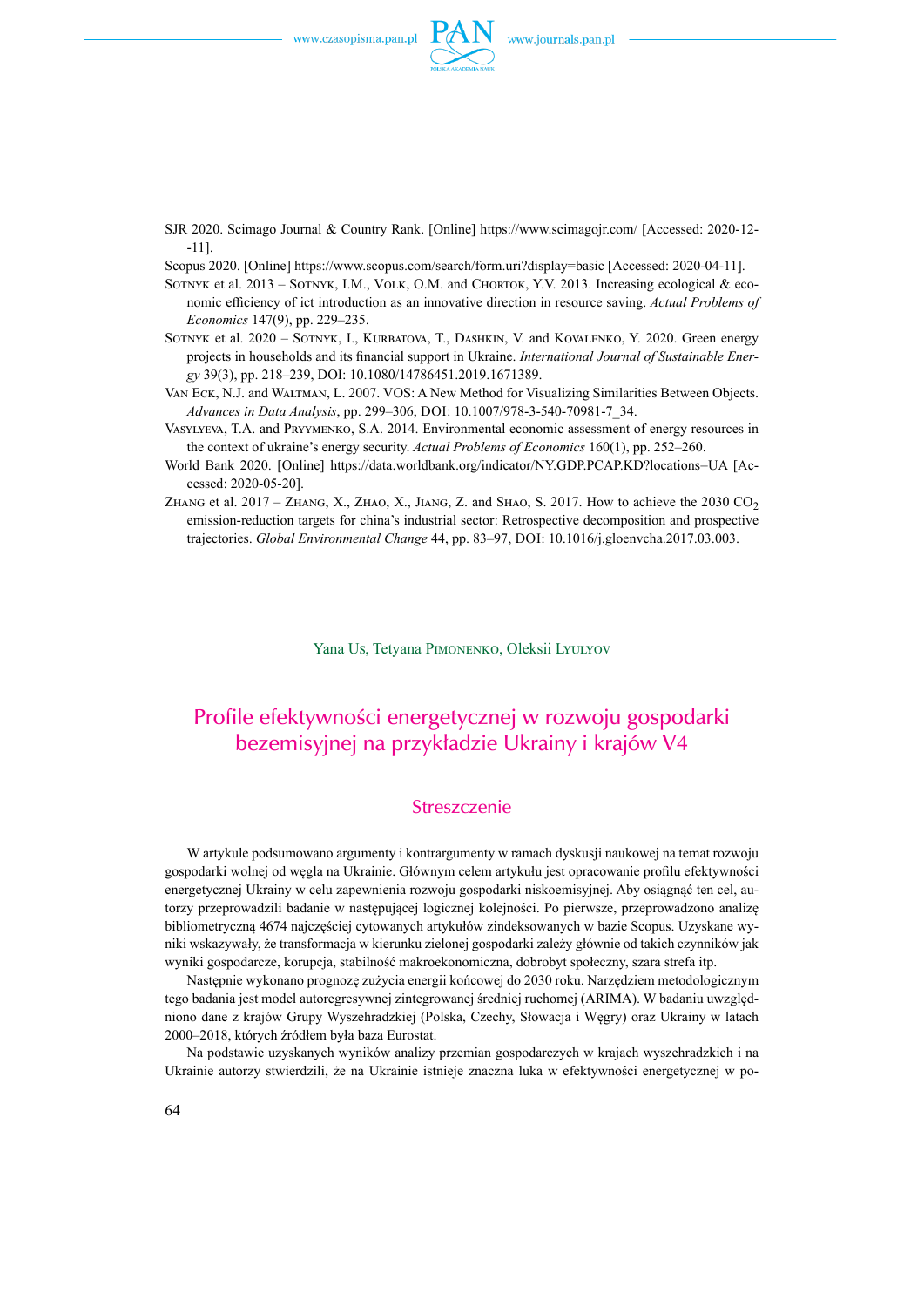

równaniu z analizowanymi krajami. Opierając się na doświadczeniach krajów wyszehradzkich i prognozowanych wynikach, autorzy przedstawili najważniejsze rekomendacje dotyczące zapewnienia zielonej transformacji na Ukrainie. Autorzy podkreślili, że uzyskane wyniki przedstawione w niniejszym artykule można uznać za podstawę do dalszych badań nad wpływem czynników endogenicznych i egzogenicznych na rozwój gospodarki wolnej od węgla na Ukrainie.

Słowa kluczowe: ARIMA, efektywność energetyczna, zielony ład UE, zielona transformacja gospodarcza